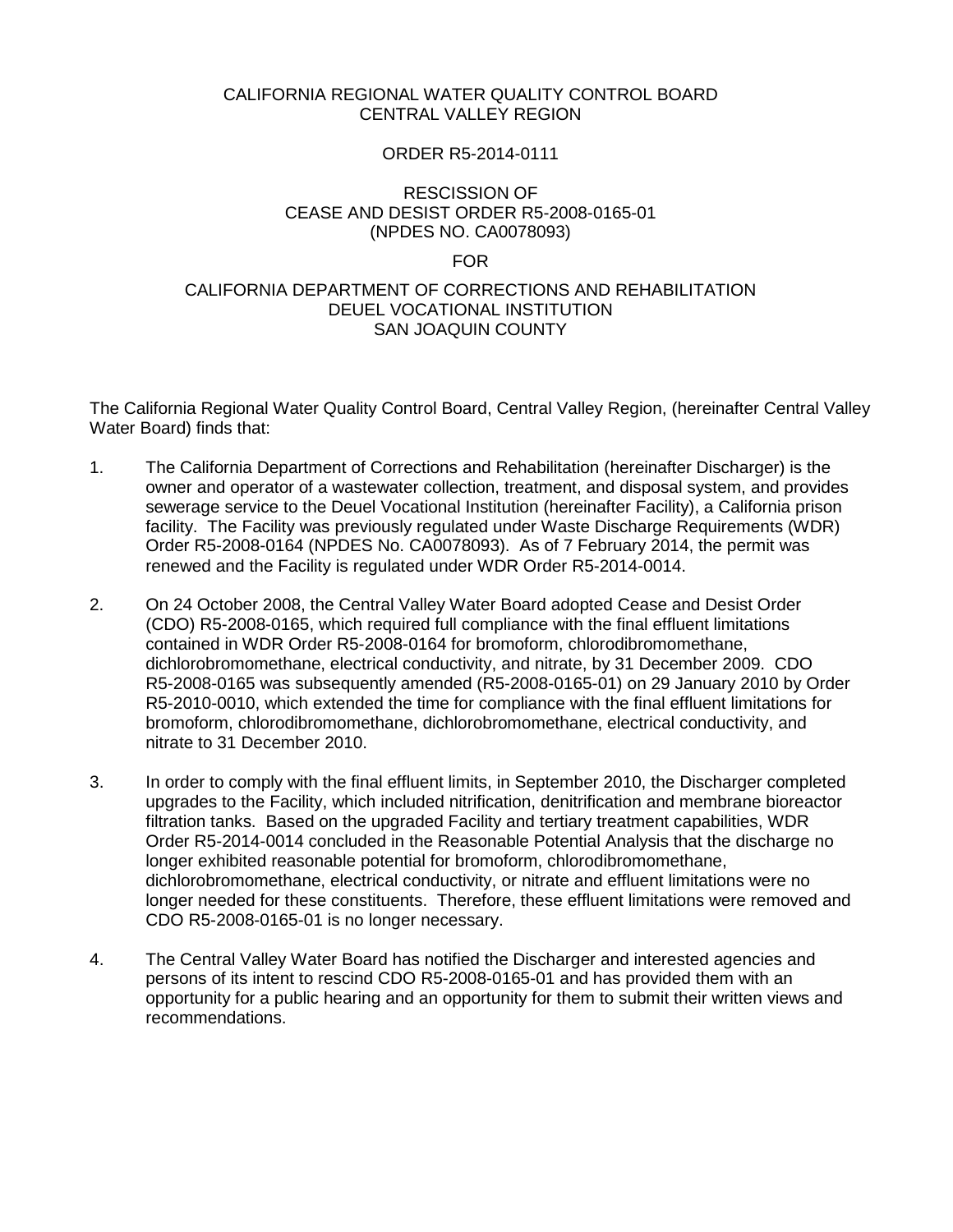- 5. Issuance of this Order is exempt from the provisions of the California Environmental Quality Act (Public Resources Code section 21000 et seq.), in accordance with California Code of Regulations, title 14, section 15321(a)(2).
- 6. The Central Valley Water Board, in a public meeting, heard and considered all comments and evidence pertaining to this matter.

**IT IS HEREBY ORDERED** that Cease and Desist Order R5-2008-0165-01 is rescinded.

I, PAMELA C. CREEDON, Executive Officer, do hereby certify the foregoing is a full, true, and correct copy of an Order adopted by the California Regional Water Quality Control Board, Central Valley Region, on 8 August 2014.

 *ORIGINAL SIGNED BY KEN LANDAU FOR*

 $\frac{1}{\sqrt{2\pi}}$  , which is a set of the set of the set of the set of the set of the set of the set of the set of the set of the set of the set of the set of the set of the set of the set of the set of the set of the set of PAMELA C. CREEDON, Executive Officer